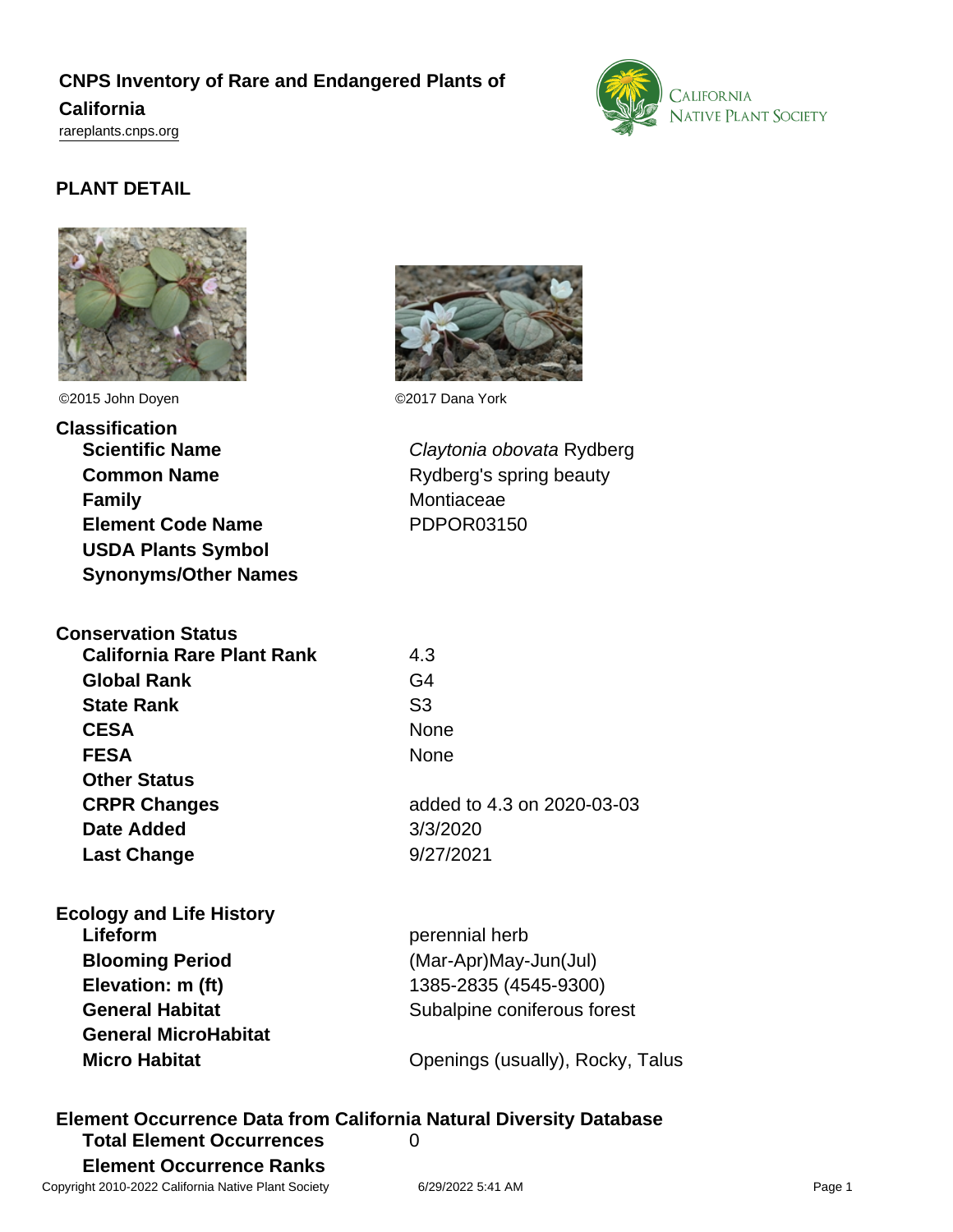| Excellent (A)              |   |
|----------------------------|---|
| Good (B)                   |   |
| Fair (C)                   | 0 |
| Poor (D)                   | O |
| None (X)                   | O |
| Unknown (U)                | 0 |
| <b>Occurrence Status</b>   |   |
| Historical, > 20 years     |   |
| Recent, $<$ 20 years       |   |
| Presence                   |   |
| <b>Presumed Extant</b>     |   |
| <b>Possibly Extirpated</b> |   |
| <b>Presumed Extirpated</b> |   |
|                            |   |

#### **Location**

**CA Endemic** No

# **Counties**

Humboldt (HUM), Lake (LAK), Mendocino (MEN), Siskiyou (SIS), Tehama (TEH), Trinity (TRI), Tuolumne (TUO)

# **States**

California (CA), Oregon (OR)

# **Quads**

Cecil Lake (4112312), Hull Mountain (3912258), Leech Lake Mtn. (3912381), Mendocino Pass (3912278), Mount Eddy (4112234), Salmon Mtn. (4112324), Scott Mountain (4112236), South China Mtn. (4112235), Strawberry (3812021), Tangle Blue Lake (4112226), Weed (4112244), Yreka (4112266)

#### **Notes**

Definitions of codes preceding a county and/or quad:

\* Presumed extirpated

(\*) Possibly extirpated

Species may be present in other areas where conditions are favorable. These data should NOT be substituted for pre-project review or for on-site surveys.

# **General Notes**

See North American Flora 21(4):299 (1932) for original description, and Systematic Botany 42(2):283-300 (2017) for taxonomic treatment.

# **Distribution**

# **Threats**

# **Taxonomy**